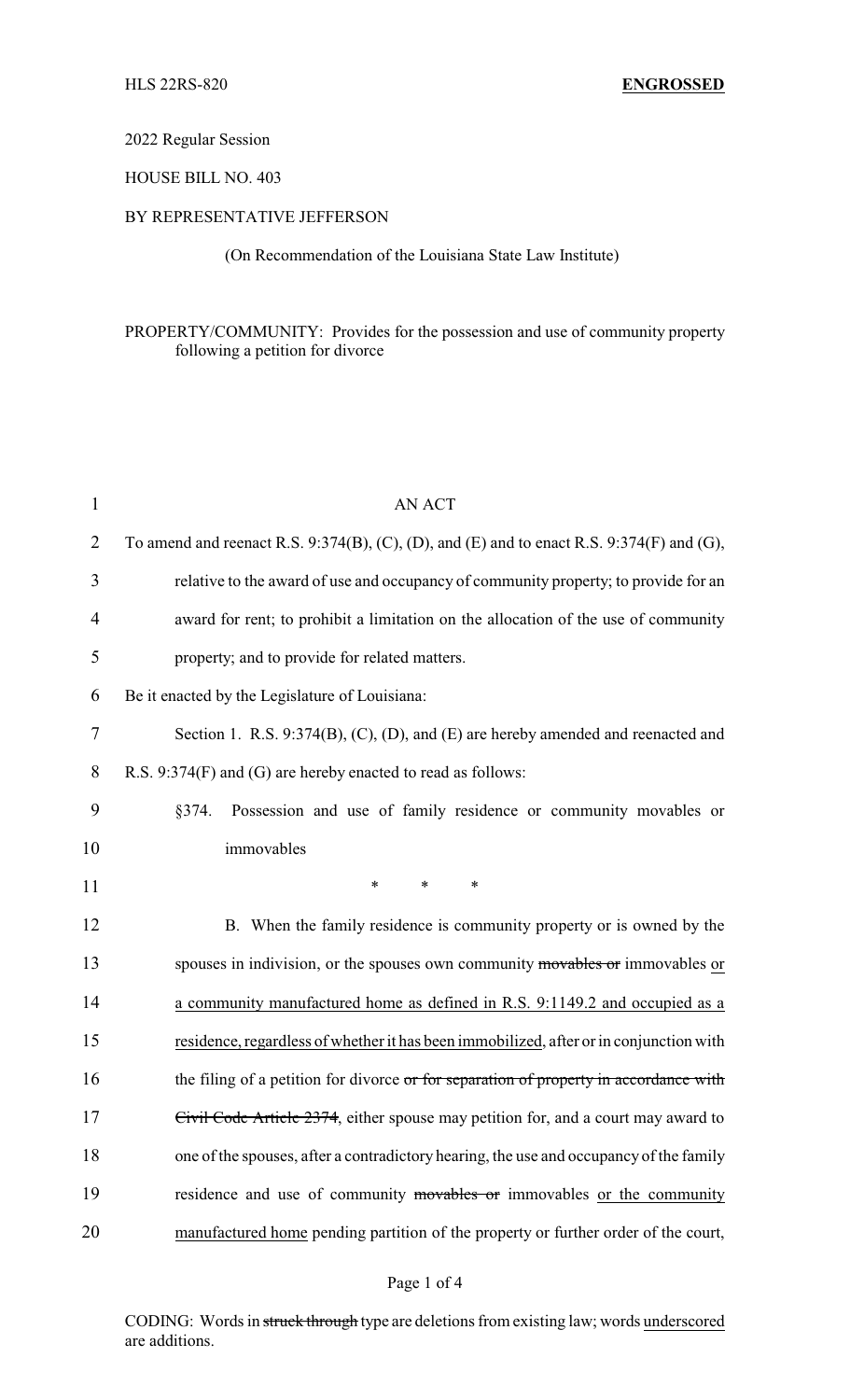whichever occurs first. In these cases, the court shall inquire into the relative economic status of the spouses, including both community and separate property, and the needs of the children, if any, and shall award the use and occupancy of the 4 family residence and the use of any community movables or immovables or the community manufactured home to the spouse in accordance with the best interest of the family. If applicable, the court shall consider the granting of the occupancy of 7 the family residence and the use of community movables or immovables or the community manufactured home in awarding espousal support.

9 C. A spouse who, in accordance with the provisions of Subsection A or B of 10 this Section, uses and occupies or is awarded by the court the use and occupancy of 11 the family residence, a community immovable occupied as a residence, or a 12 community manufactured home as defined in R.S. 9:1149.2 and occupied as a 13 residence, regardless of whether it has been immobilized, shall not be liable to the 14 other spouse for rental for the use and occupancy, except as hereafter provided. If 15 the court awards use and occupancy to a spouse, it shall at that time determine 16 whether to award rental for the use and occupancy and, if so, the amount of the rent. 17 The parties may agree to defer the rental issue for decision in the partition 18 proceedings. If the parties agreed at the time of the award of use and occupancy to 19 defer the rental issue, the court may make an award of rental retroactive to the date 20 of the award of use and occupancy.

 D. In a proceeding for divorce or thereafter, a spouse may move for an award of rent at any time. After a contradictory hearing, the court may award rent to be paid by a spouse exercising exclusive use and occupancy of a residence whether by 24 judgment or in fact. The award shall be retroactive to the date of filing of the motion, but rent shall be awarded only for the period of exclusive occupancy. The 26 adjudication of the issue of rent and the amount thereof may be deferred to a later 27 date by the court or by agreement of the parties. It shall not be a prerequisite to the award of rent that the spouse against whom the award is made shall have requested use and occupancy of the residence.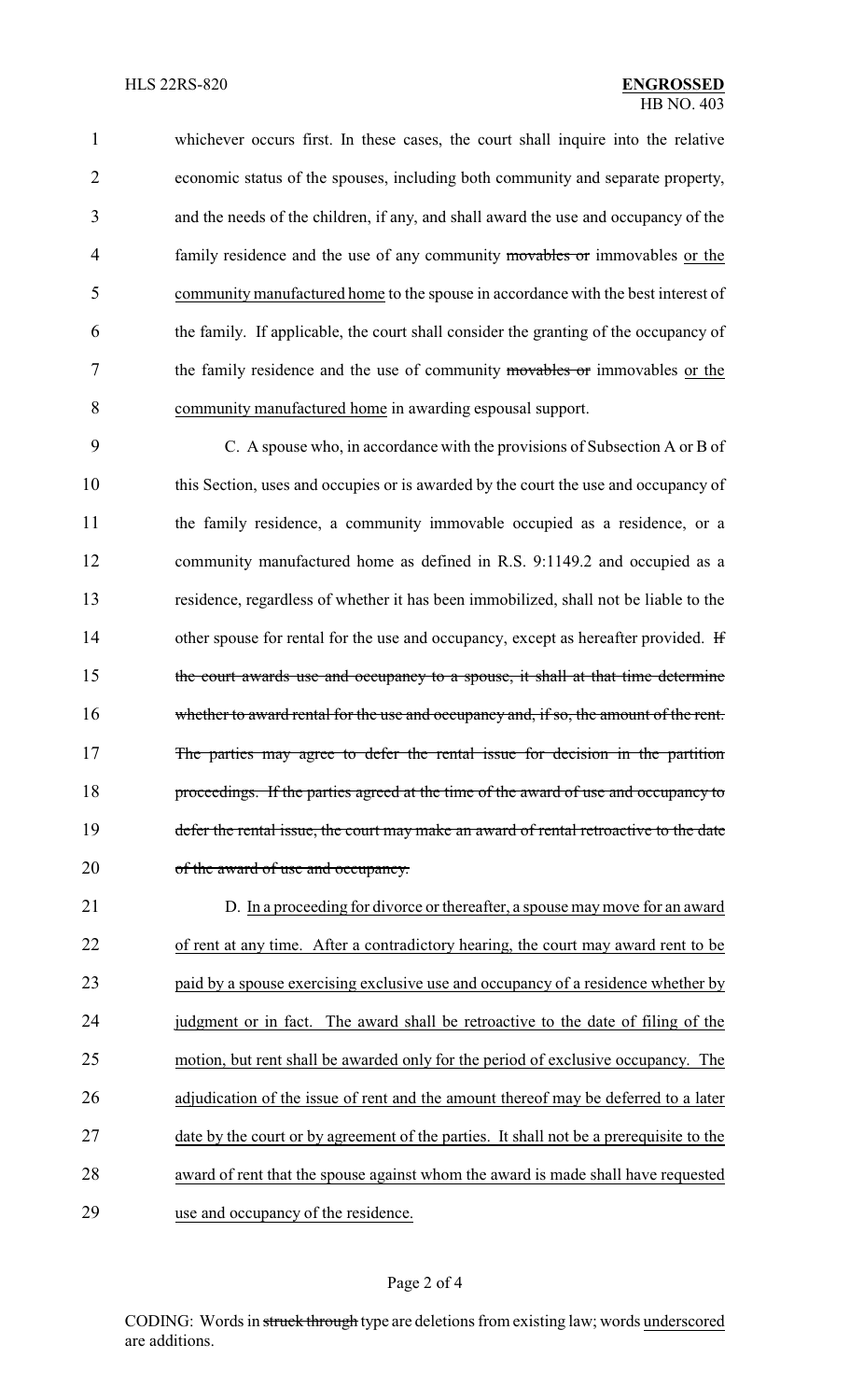| $\mathbf{1}$   | <b>D.</b> E. The court may determine whether a residence is separate or community        |
|----------------|------------------------------------------------------------------------------------------|
| $\overline{2}$ | property, or owned in indivision, in the contradictory hearing authorized under the      |
| 3              | provisions of this Section.                                                              |
| 4              | F. In a proceeding for divorce or thereafter, either spouse may petition for,            |
| 5              | and a court may award to one of the spouses, after a contradictory hearing, the use      |
| 6              | of community movables pending partition of the property or further order of the          |
| 7              | court, whichever occurs first. The court shall inquire into the relative economic        |
| 8              | status of the spouses, including both community and separate property, and the needs     |
| 9              | of the children, if any, and shall award the use of any community movables in            |
| 10             | accordance with the best interest of the family. If applicable, the court shall consider |
| 11             | the granting of the use of community movables in awarding spousal support.               |
| 12             | $E: G(1)$ In a proceeding for divorce or thereafter, a summary proceeding                |
| 13             | shall be undertaken by the court upon request of either party to allocate the use of     |
| 14             | community property, including monetary assets, bank accounts, savings plans, and         |
| 15             | other divisible movable property pending partition. The authority to make these          |
| 16             | allocations shall not be limited to a specific dollar amount or percentage, and the      |
| 17             | court shall have the right to allocate any monetary asset, in whole or in part.          |
| 18             | The court shall determine allocation of community property after<br>(2)                  |
| 19             | considering:                                                                             |
| 20             | (a) The custody of the children and exclusive use and occupancy of the                   |
| 21             | family residence.                                                                        |
| 22             | (b) The total community property.                                                        |
| 23             | (c) The need of a spouse for funds to maintain a household prior to partition.           |
| 24             | (d) The need of a spouse to receive legal representation during the course of            |
| 25             | the proceedings.                                                                         |
| 26             | (3) Upon court order, each spouse shall provide the other a complete                     |
| 27             | accounting of all allocated community property to demonstrate compliance with            |
| 28             | Civil Code Article 2369.3.                                                               |